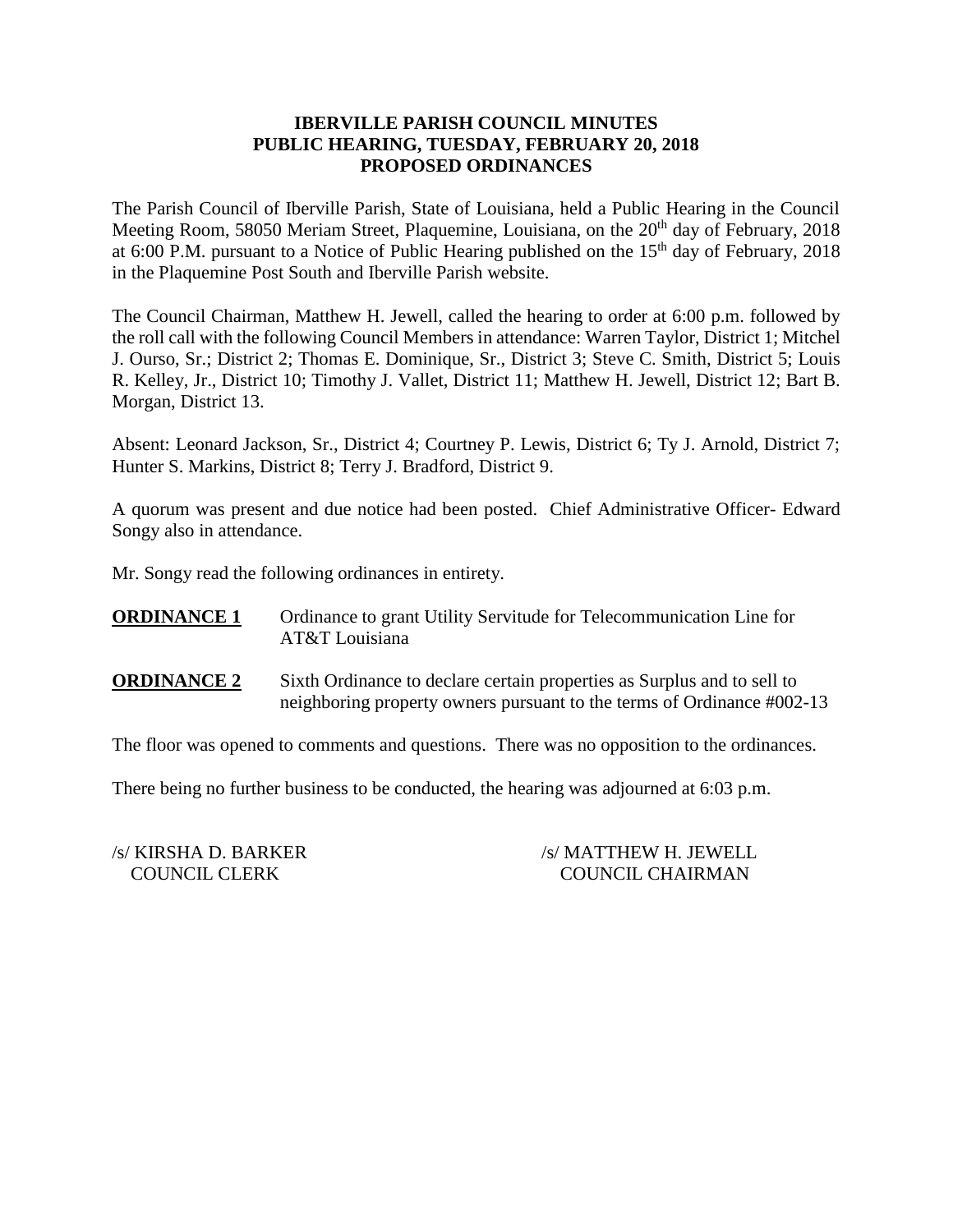### **IBERVILLE PARISH COUNCIL MINUTES REGULAR MEETING, TUESDAY, FEBRUARY 20, 2018**

The Parish Council of Iberville Parish, State of Louisiana, met in Regular Session, in the Council Meeting Room, 2nd Floor, Courthouse Building, 58050 Meriam Street, Plaquemine, Louisiana, on the 20<sup>th</sup> day of February, 2018.

The Council Chairman, Matthew H. Jewell, called the meeting to order at 6:30 p.m. followed by the roll call with the following Council Members in attendance: Warren Taylor, District 1; Mitchel J. Ourso, Sr.; District 2; Thomas E. Dominique, Sr., District 3; Leonard Jackson, Sr., District 4; Steve C. Smith, District 5; Ty J. Arnold, District 7; Hunter S. Markins, District 8; Terry J. Bradford, District 9; Louis R. Kelley, Jr., District 10; Timothy J. Vallet, District 11; Matthew H. Jewell, District 12; Bart B. Morgan, District 13.

Absent: Courtney P. Lewis, District 6.

Parish President- J. Mitchell Ourso, Jr., Chief Administrative Officer- Edward Songy and Legal Counsel- Scott Stassi were also in attendance.

A quorum was present and due notice had been published on the 15<sup>th</sup> day of February, 2018. The Pledge of Allegiance followed.

Council Chairman Jewell called for anyone wanting to make public comments to register with the Clerk. No one registered to speak.

# PRESENTATIONS AND APPEARANCES

- A) Town of White Castle's Mayor Youth Council- Mayor Gerald Williams
- Mayor Gerald Williams thanked the Council for this opportunity to introduce the Town of White Castle's Mayor Youth Council. Mr. Kobe Kelson, the President of the Mayor Youth Council came before the Council to speak. He stated leadership means to be ready to make a difference. This is the first Youth Council in White Castle. Katari Osborne, the Public Relations representative of the Mayor Youth Council also came before the Council to speak. The Mayor chose the members of the Youth Council, to be held at a higher standard as role models within the community. The National Mayor Youth Council convention will be March 10-15, 2018 in Washington, D.C.

#### EXECUTIVE SESSION

Upon a motion by Councilman Taylor, and seconded by Councilman Dominique, it was moved to go into Executive Session to discuss possible litigation. The motion having been duly submitted to a vote was duly adopted by the following yea and nay votes on roll call:

YEAS: Taylor, Ourso, Dominique, Jackson, Smith, Arnold, Markins, Bradford, Kelley, Vallet, Morgan. NAYS: None.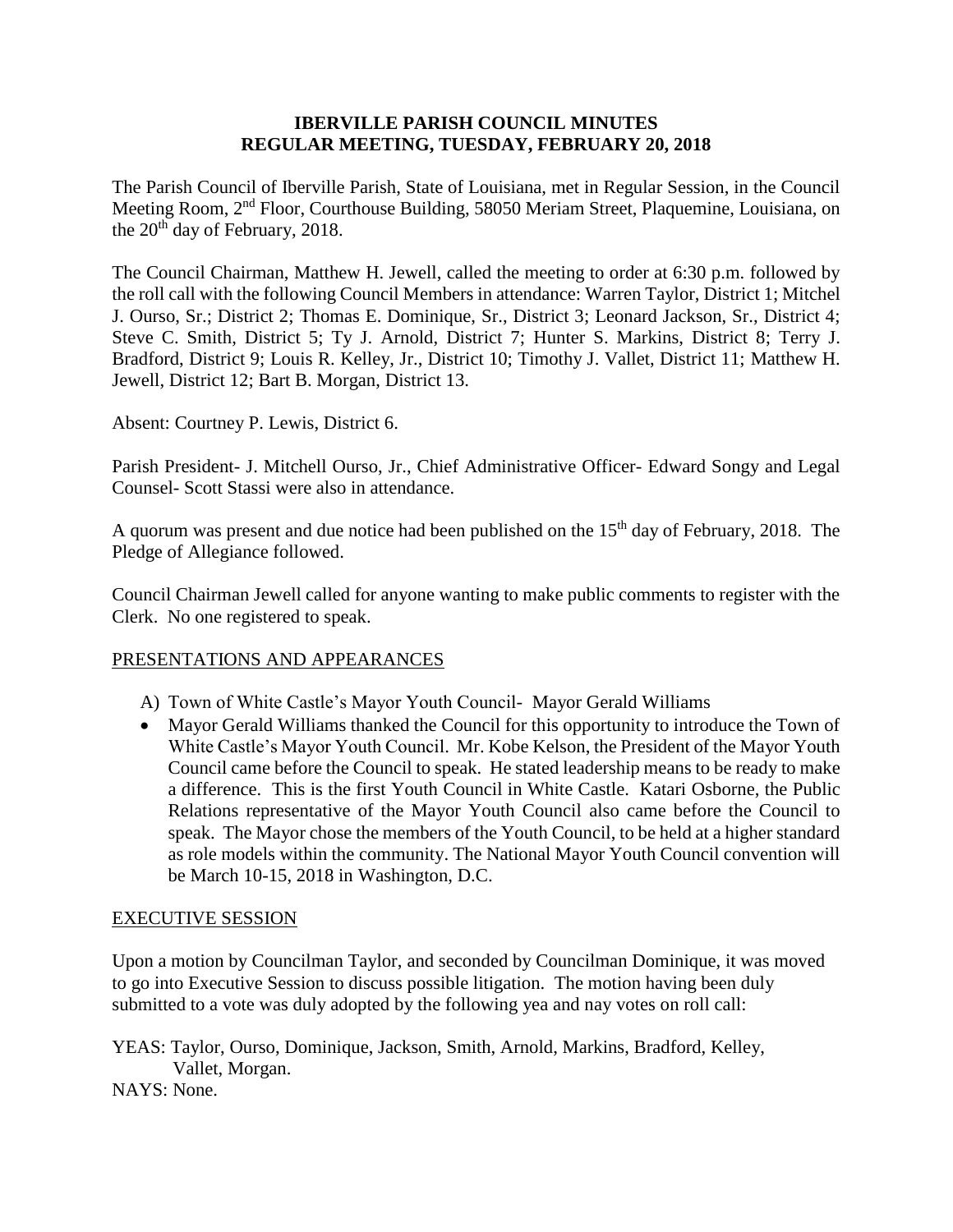ABSTAIN: None. ABSENT: Lewis.

The motion was declared adopted by the Chairman.

Upon a motion by Councilman Kelley, and seconded by Councilman Bradford, it was moved to go out of Executive Session. The motion having been duly submitted to a vote was duly adopted by the following yea and nay votes on roll call:

YEAS: Taylor, Ourso, Dominique, Jackson, Smith, Arnold, Markins, Bradford, Kelley, Vallet, Morgan. NAYS: None. ABSTAIN: None. ABSENT: Lewis.

The motion was declared adopted by the Chairman.

Legal Counsel, Scott Stassi came before the Council and stated the Executive Session was to discuss possible litigation regarding the flooding in St. Gabriel, issues with subdivisions, and changes regarding the Iberville Parish Parks and Recreation.

#### APPROVAL OF MINUTES

Upon a motion by Councilman Taylor, and seconded by Councilman Markins, it was moved to wave the reading of the minutes of January 23, 2018 and approve as written. The motion having been duly submitted to a vote was duly adopted by the following yea and nay votes on roll call:

YEAS: Taylor, Ourso, Dominique, Jackson, Smith, Arnold, Markins, Bradford, Kelley, Vallet, Morgan. NAYS: None. ABSTAIN: None. ABSENT: Lewis.

The motion was declared adopted by the Chairman.

#### PRESIDENT'S REPORT

President Ourso reported on the following:

- President Ourso stated the final phase of the parapet project is taking place, and should be completed in the next three weeks. As of today, the cost for both the Courthouse's HVAC renovations and the Parapet renovations is \$4.6 million. The Courthouse still needs a new roof.
- President Ourso is meeting with Sheriff Stassi and the medical staff tomorrow at 1:00 pm. The jail renovations were around \$1 million. They are estimating the cost for housing the inmates during the jail renovations to be \$250,000 to \$300,000. The Parish's inmates are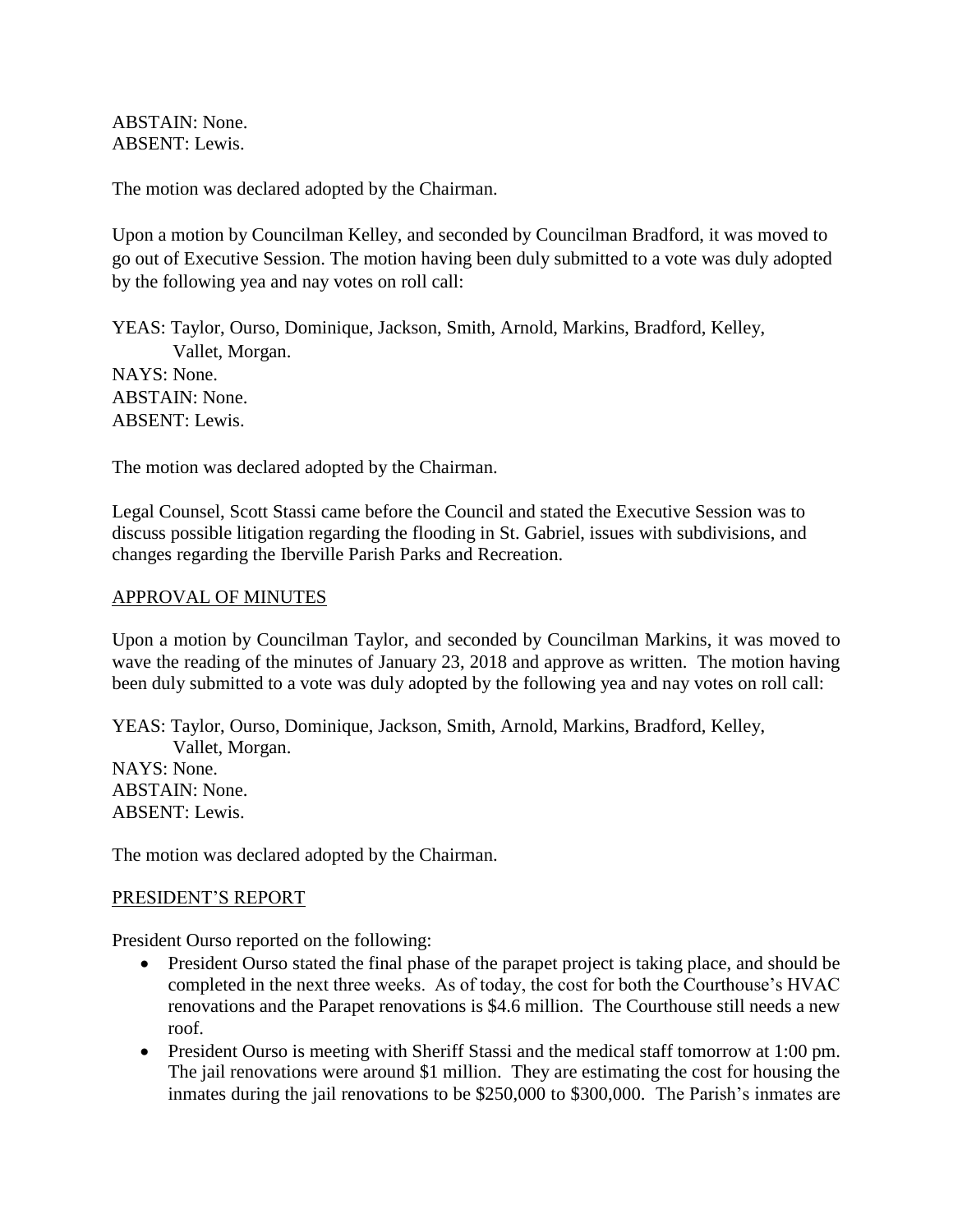slowly being moved back into the Parish's jail. They will take a few inmates at time and the medical staff will do physicals on them and make sure they don't bring anything back with them from where they were previously housed.

- Rifle range has been delayed by the rain.
- The Entergy issue will be placed on the next agenda.
- There is an aerial view picture of the Alligator Bayou floodgates, where the 3 new gates will be. The contractor is doing a good job, and they estimate the project to be completed by June.
- A report from Grace & Hebert regarding the Council on Aging Building in Maringouin was presented to the Council. The weather has caused delays on its construction.
- The aqua damn facility is 90% complete.
- The Parish's Animal Control van is on its way to Virginia Beach. They are taking 20-25 animals to be adopted out to ASPCA. It's a 2 day trip and this is the Parish's  $3<sup>rd</sup>$  annual trip.

#### CHAMBER OF COMMERCE REPORT

Mr. Hank Grace was not present.

#### FINANCIAL REPORT

Finance Director, Randall Dunn stated the financial statements were sent out, and asked if there were any questions. There were none.

#### OLD BUSINESS

#### **ORDINANCE IPC# 002-18**

# **ORDINANCE TO GRANT A SERVITUDE TO BELL SOUTH COMMUNICATIONS, LLC, D/B/A AT&T LOUISIANA ALONG BRUCE STREET AND CRESCENT STREET**

 WHEREAS, the Iberville Parish Council is the owner of the public road right of way on the roadways known as Bruce Street and Crescent Street, which consists of the paved roadway and adjacent land on each side of the roadways, in the area of the requested servitude by AT&T.

 WHEREAS, AT&T desires to install a telecommunication line along Bruce Street and Crescent Street from La. Highway 3066 (Bayou Road) parallel to the roadway.

 WHEREAS, the attached survey map illustrates the location of the proposed telecommunication line along Bruce Street and Crescent Street to be supplied by AT&T Louisiana on the Parish's Right of Way.

 NOW, therefore be it ordained by the Iberville Parish Council as follows: "That AT&T Louisiana be and is hereby authorized to install a telecommunication line on the parcel of Parish Right of Way Bruce Street and Crescent Street from La. Highway 3066 (Bayou Road ) parallel to the roadway."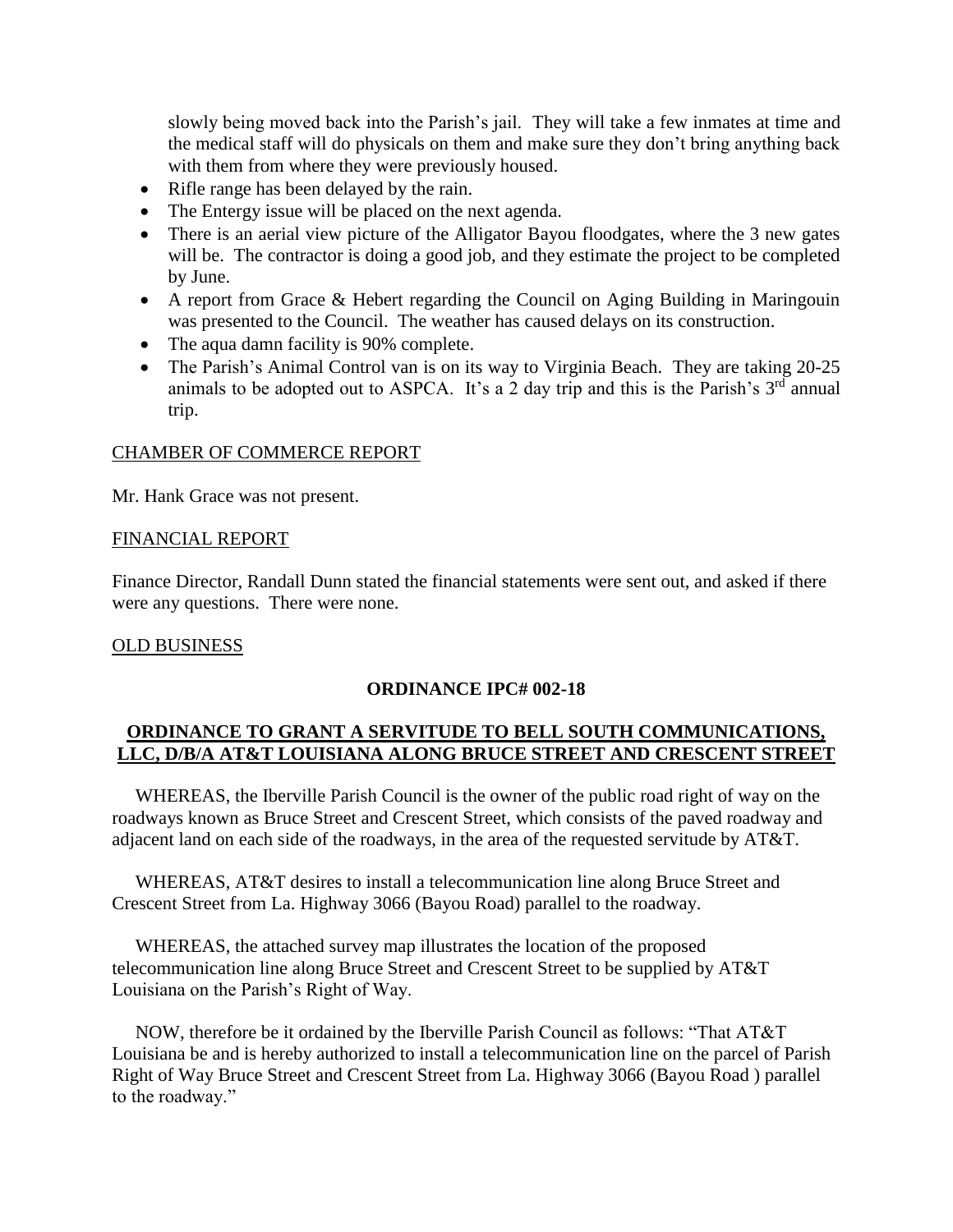The foregoing ordinance, which was previously introduced at a regular meeting of the Parish Council on January 23, 2018, and a summary thereof having been published in the official journal, the public hearing on this ordinance held on the  $20<sup>th</sup>$  day of February 2018, at 6:00 p.m., in the Council Meeting Room, 58050 Meriam Street, Plaquemine, Louisiana, was brought up for final passage with a motion by Councilman Taylor, and seconded by Councilman Smith, having been duly submitted to a vote, the ordinance was duly adopted by the following yea and nay vote on roll call:

YEAS: Taylor, Ourso, Dominique, Jackson, Smith, Arnold, Markins, Bradford, Kelley, Vallet, Morgan. NAYS: None. ABSTAIN: None. ABSENT: Lewis.

The ordinance was declared adopted by the Chairman on the 20<sup>th</sup> day of February, 2018.

#### **ORDINANCE IPC# 003-18**

## **SIXTH ORDINANCE TO DECLARE CERTAIN PROPERTIES AS SURPLUS AND TO SELL TO NEIGHBORING PROPERTY OWNERS PURSUANT TO THE TERMS OF ORDINANCE # 002-13**

WHEREAS the Parish of Iberville has a tax interest in the properties listed below, which have been adjudicated to the Parish of Iberville for non-payment of property taxes.

WHEREAS "Property 1" listed below, has been previously declared to be surplus by Iberville Parish Council Ordinance #006-13.

WHEREAS "Property 2" listed below, should be declared surplus and sold to the adjacent property owner, pursuant to Section 14 of IPC Ordinance # 002-13.

WHEREAS the adjudicated properties listed below have been maintained for at least one year by the adjoining landowners. Section 14 of IPC Ordinance # 002-13 states: "Notwithstanding any provision of this Ordinance, Iberville Parish Council may, pursuant to the provisions of La. R.S. 47:2201(2)(B), as revised by Act 511 of 2009, allow adjoining landowners of an adjudicated property which constitutes an adjudicated vacant lot to purchase the adjudicated vacant lot for any price set by Iberville Parish Council without any public bidding at a public meeting of the Iberville Parish Council provided that Iberville Parish Council determines that the adjoining landowner has maintained the property for a period of one (1) year prior to the sale. Such sale shall be deemed a public sale under the provisions of this subpart."

WHEREAS contingent upon the requirements of law being met, including but not limited to, proper notice to any interested parties, advertisement in the official journal of Iberville Parish and the production of the three sworn affidavits attesting to the adjoining landowner's maintenance of the adjudicated lots, the Iberville Parish Council desires, and intends to sell the following properties: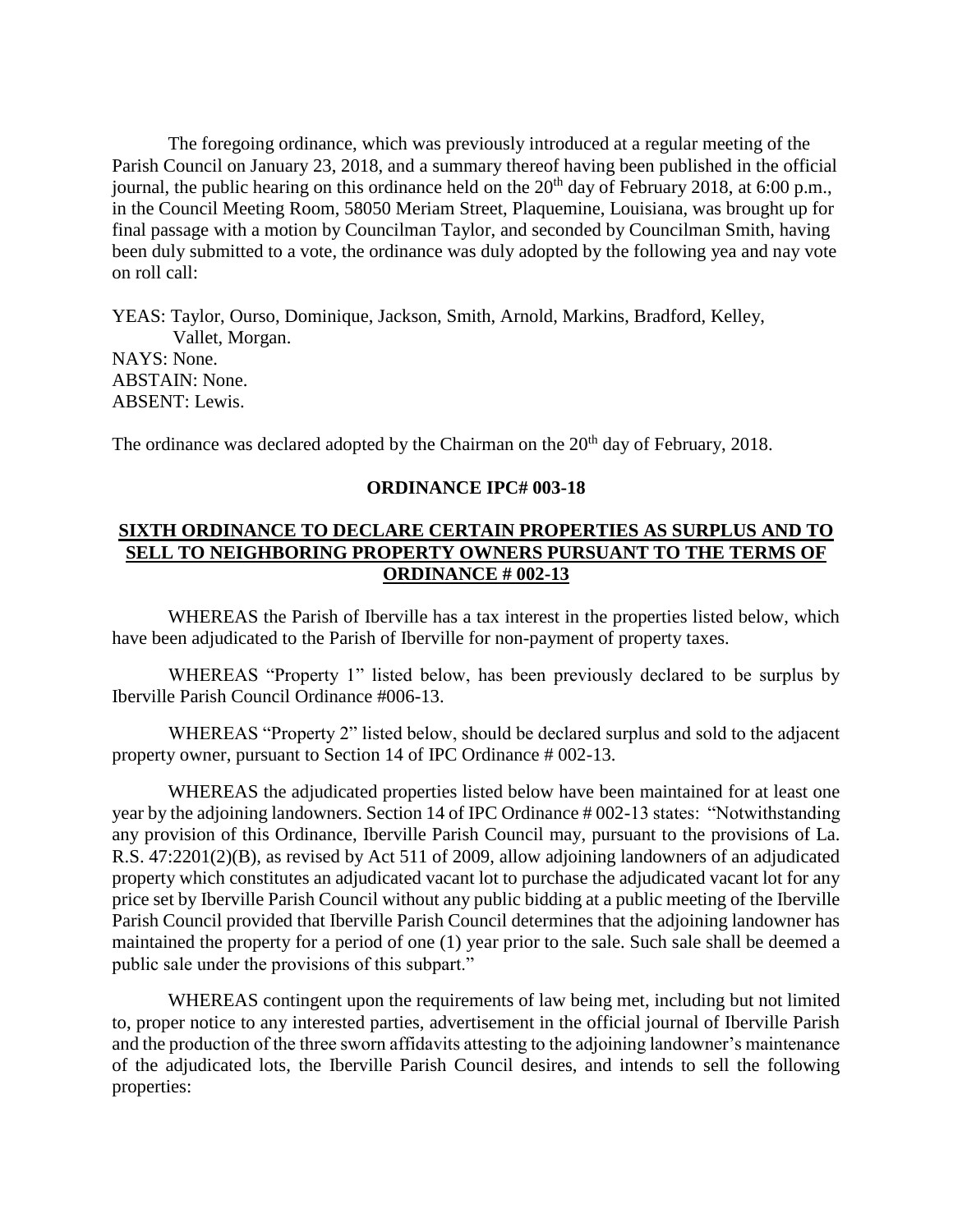1. Parcel ID: 8301357958

Tax debtor: Lester Granger Location of property: Plaquemine St. Adjoining landowner intending to acquire ownership: Matthew & Barbara Thomas Suggested price: \$1,000.00

Herein referred to as "Property 1"; and

2. Parcel ID: 0600754190 Tax debtor: Adair Assets Management, LLC Location of property: Kirtley Dr. Adjoining landowner intending to acquire ownership: Terry Allen Suggested price: \$1,000.00

Herein referred to as "Property 2".

BE IT ORDAINED that the properties described above are not needed for public purposes and are declared to be surplus and should be returned to commerce.

BE IT FURTHER ORDAINED that the properties described above shall be sold to the adjoining landowners listed in accordance with the terms of Ordinance # 002-13 and the Iberville Parish Adjudicated Property Program as administered by the Parish Administrator.

BE IT FURTHER ORDAINED that the adjoining landowners of the adjudicated properties may purchase the adjoining property for the price suggested above unless another price is designated by the Iberville Parish Council.

BE IT FURTHER ORDAINED that all ordinances or resolutions or parts thereof in conflict herewith are hereby repealed.

BE IT FURTHER ORDAINED should any part of this ordinance be declared null, void, invalid, illegal or unconstitutional, the remainder of the said ordinance shall remain in full force and effect.

The foregoing ordinance, which was previously introduced at a regular meeting of the Parish Council on January 23, 2018, and a summary thereof having been published in the official journal, the public hearing on this ordinance held on the  $20<sup>th</sup>$  day of February 2018, at 6:00 p.m., in the Council Meeting Room, 58050 Meriam Street, Plaquemine, Louisiana, was brought up for final passage with a motion by Councilman Taylor, and seconded by Councilman Smith, having been duly submitted to a vote, the ordinance was duly adopted by the following yea and nay vote on roll call:

YEAS: Taylor, Ourso, Dominique, Jackson, Smith, Arnold, Markins, Bradford, Kelley, Vallet, Morgan. NAYS: None. ABSTAIN: None.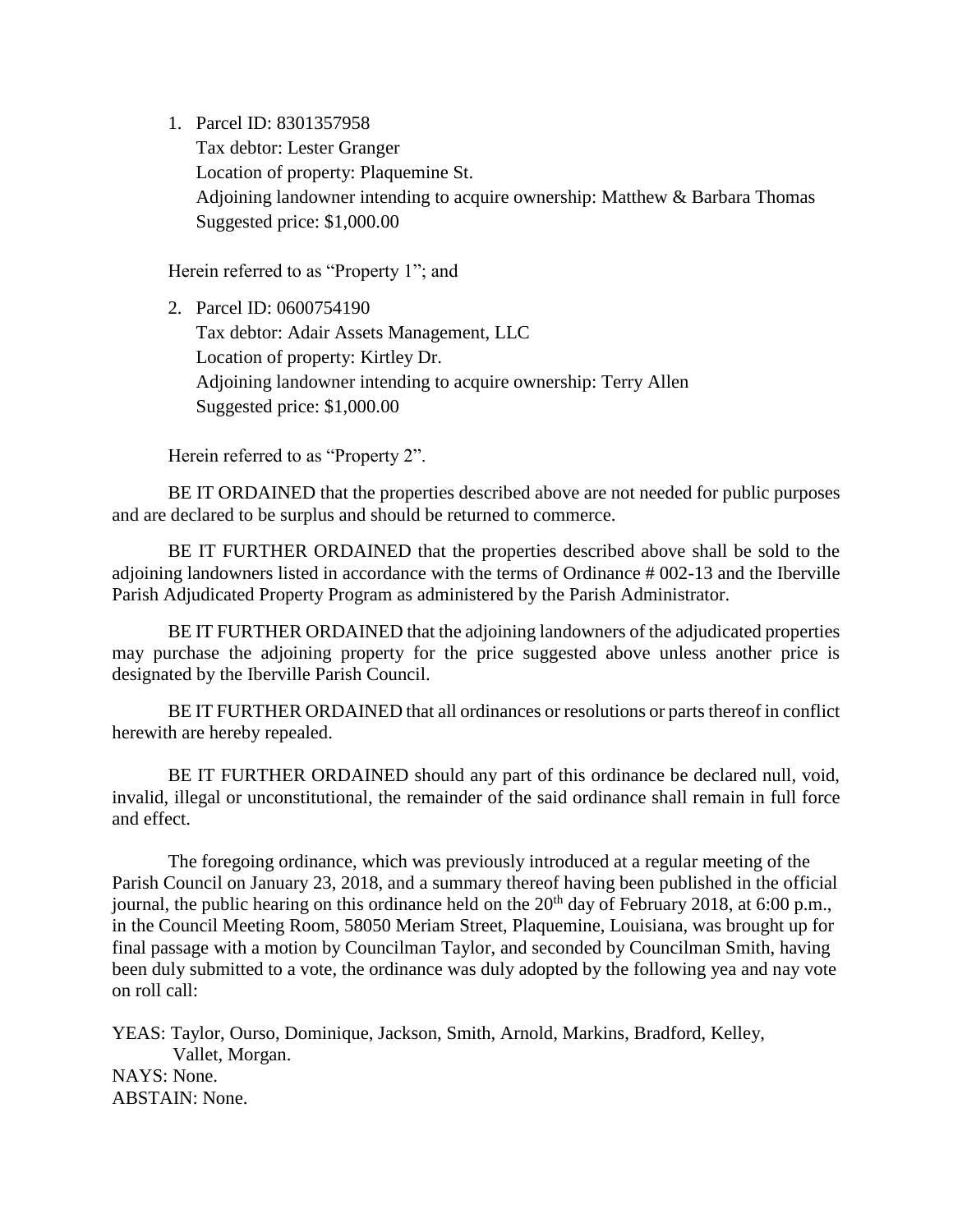ABSENT: Lewis.

The ordinance was declared adopted by the Chairman on the 20<sup>th</sup> day of February, 2018.

## NEW BUSINESS – ADDENDUM

Upon a motion by Councilman Arnold, and seconded by Councilman Smith, it was moved to go into addendum. The motion having been duly submitted to a vote was duly adopted by the following yea and nay votes on roll call:

YEAS: Taylor, Ourso, Dominique, Jackson, Smith, Arnold, Markins, Bradford, Kelley, Vallet, Morgan. NAYS: None. ABSTAIN: None. ABSENT: Lewis.

The motion was declared adopted by the Chairman.

A) Introduction of Ordinances

The following ordinances were introduced by Mr. Songy:

- 1) Ordinance to Acquire Parcel by Acquisition/Expropriation of Land for Water Intake Structure for Water Production & Treatment Plant Located on Highway 75
- 2) Ordinance to grant an electrical line servitude to Entergy, LLC along Enterprise Boulevard from LA Highway 75 to LA Highway 3066

Upon a motion by Councilman Vallet, seconded by Councilman Markins, it was moved that a public hearing be held on Tuesday, March 20, 2018 at 6:00 p.m. on the introduced ordinances. The motion having been duly submitted to a vote, was duly adopted by the following yea and nay votes on roll call:

YEAS: Taylor, Ourso, Dominique, Jackson, Smith, Arnold, Markins, Bradford, Kelley, Vallet, Morgan. NAYS: None. ABSTAIN: None. ABSENT: Lewis.

The motion was declared adopted by the Chairman.

Upon a motion by Councilman Kelley, and seconded by Councilman Bradford, it was moved to go out of addendum. The motion having been duly submitted to a vote was duly adopted by the following yea and nay votes on roll call: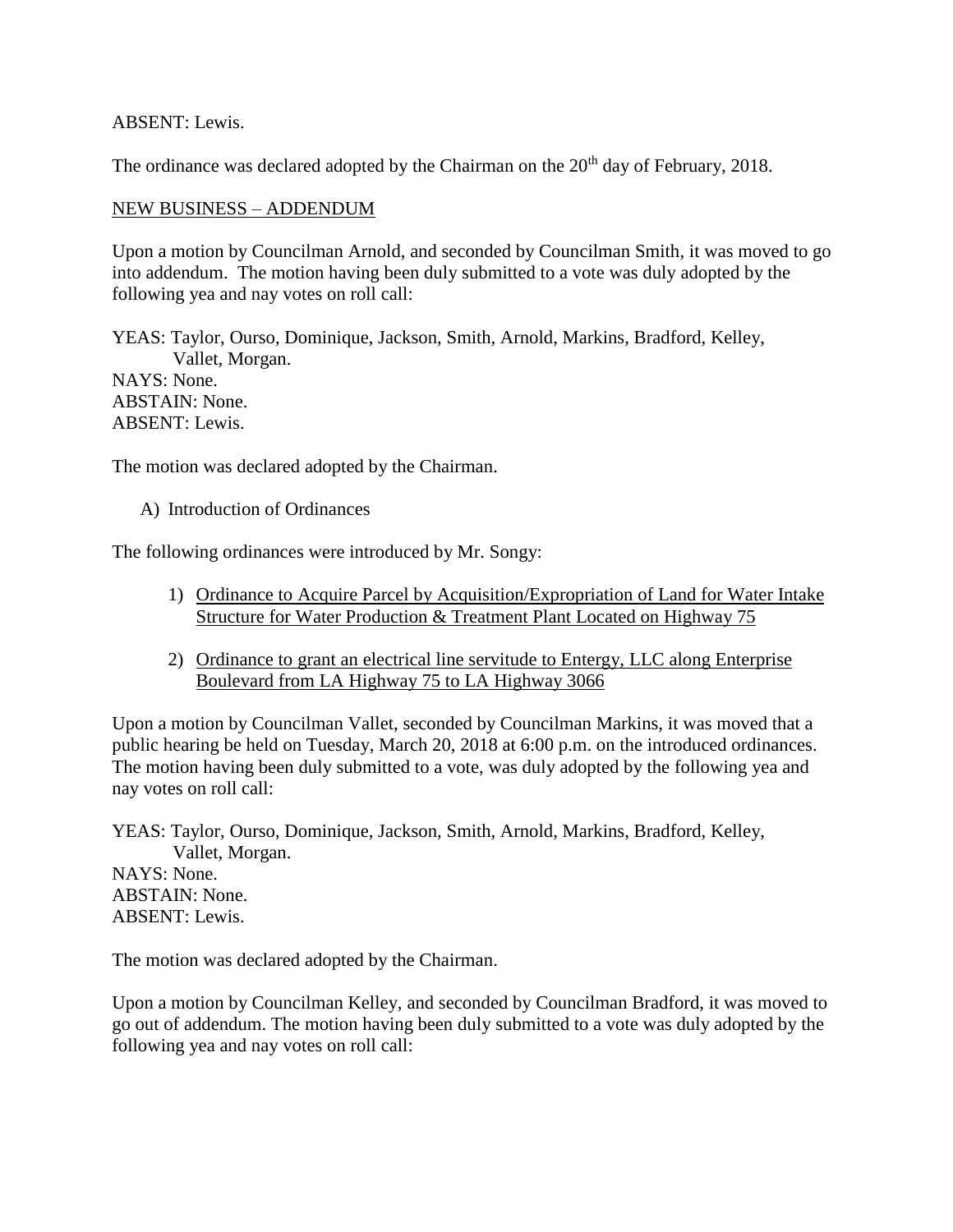YEAS: Taylor, Ourso, Dominique, Jackson, Smith, Arnold, Markins, Bradford, Kelley, Vallet, Morgan. NAYS: None. ABSTAIN: None. ABSENT: Lewis.

The motion was declared adopted by the Chairman.

## RESOLUTION COMMITTEE REPORT

The Resolution Committee met on Tuesday, February 20, 2018 at 6:04 p.m., followed by the roll call with the following Resolution Committee Members only in attendance: Smith, Vallet, Kelley, Markins, Morgan, Dominique.

Absent: Lewis, Arnold, Jackson.

Councilman Arnold is now present during the Committee meeting.

The following resolutions were read aloud by Mr. Songy:

- A) Resolution of Support for Iberville Parish ARC & to support continued funding for the ARC program in Iberville Parish
- B) Resolution appointing Brian Berthelot as Iberville Parish Member of LMGA Board of Directors and Randall Dunn as Alternate Member

Councilman Kelley made a recommendation to forward the resolution to the regular meeting, seconded by Councilman Smith. The recommendation having been duly submitted to a vote was duly adopted by the following yea and nay votes on roll call by Resolution Committee Members only:

YEAS: Smith, Vallet, Arnold, Kelley, Markins, Morgan, Dominique. NAYS: None. ABSTAIN: None. ABSENT: Lewis, Jackson.

The recommendation was declared adopted by the Chairman to forward these items to the regular meeting.

# RESOLUTION COMMITTEE REPORT- DURING THE REGULAR MEETING

# **RESOLUTION IPC# 2018-001**

# **RESOLUTION AUTHORIZING THE IBERVILLE PARISH COUNCIL TO NOTIFY THE PARISH'S LEGISLATIVE REPRESENTATIVES AND GOVERNOR JOHN BEL EDWARDS TO FUND THE MEDICAID SERVICES IN THE STATE AND OTHER MATTERS RELATED THERETO**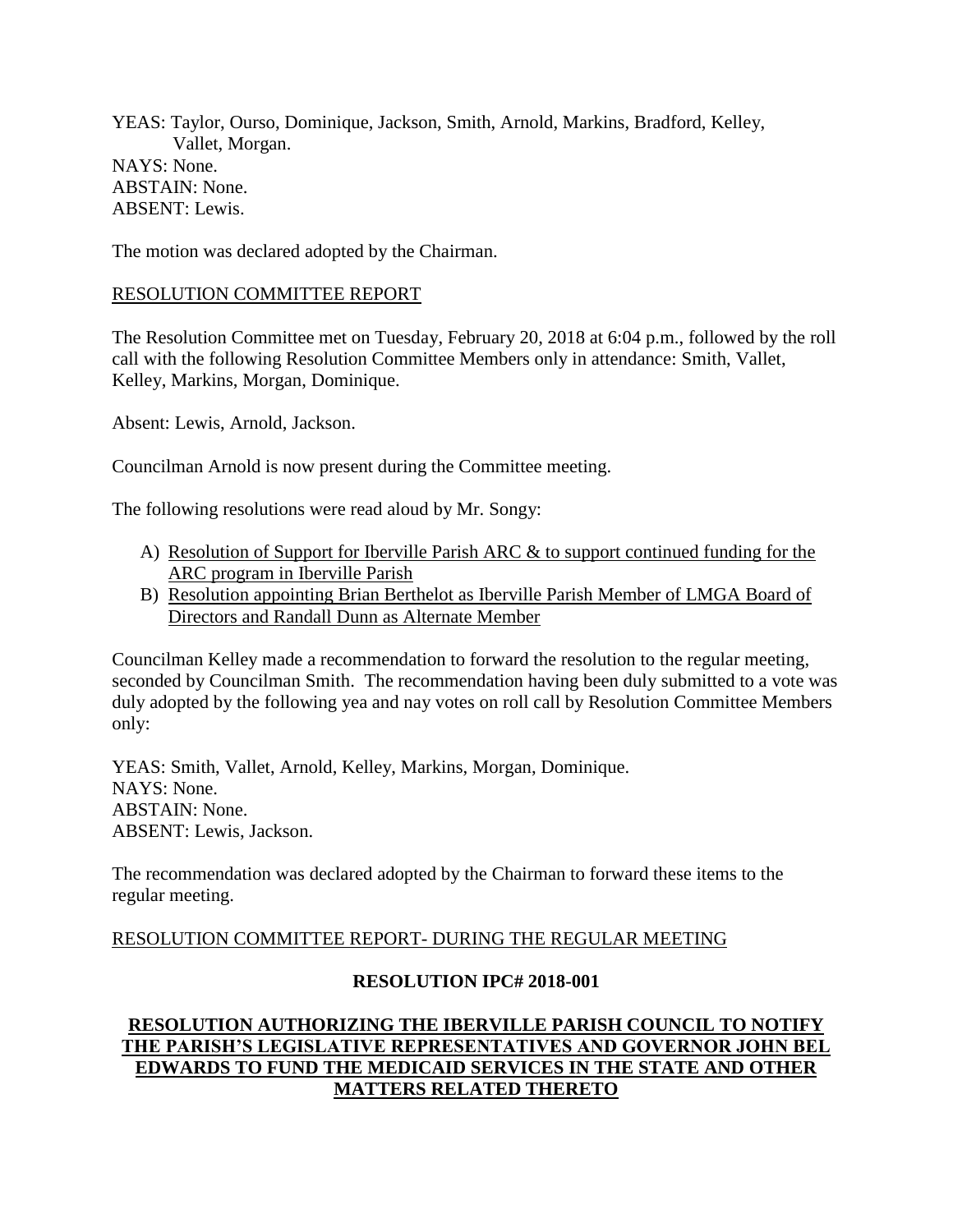The following resolution was offered by Councilman Markins, and seconded by Councilman Arnold.

WHEREAS, the Parish of Iberville, through its Parish President and Parish Council, has learned that the Governor's proposed State of Louisiana Budget for Fiscal Year 2018-2019 would drastically reduce the Medicaid services to the people in the State of Louisiana, Parish of Iberville; and

WHEREAS, the Parish of Iberville, through its Parish President and Parish Council, has learned that the proposed State of Louisiana Budget for Fiscal Year 2018-2019 would eliminate and/or substantially reduce the Children's Choice and Support Waivers, Long Term Personal Care Services, Pediatric Day Health Care Centers, Independent Living in the New Opportunities Waiver, Medicaid Long Term Care Services, ICF/DD resident home and community waivers, and Behavioral Health and Addictive Disorder Services; and

WHEREAS, the Parish of Iberville, through its Parish President and Parish Council, has learned that the proposed State of Louisiana Budget for Fiscal Year 2018-2019 will be severely detrimental to The Arc Iberville, which provides the services set forth above; and

WHEREAS, the Parish of Iberville, through its Parish President and Parish Council, hereby authorize and empower the Honorable Parish President, J. Mitchell Ourso, Jr., to write and notify the Parish's Legislative delegation and Governor John Bel Edwards, urging, pleading and beseeching that funding for those services set forth above be a paramount priority and funding be found to allow these vital, essential and fundamental services be continued.

THEREFORE BE IT RESOLVED, the Parish of Iberville, through its Parish President and Parish Council, hereby adopt the above resolution on the terms and conditions as set forth herein.

The above resolution was duly adopted in regular session this  $20<sup>th</sup>$  day of February, 2018, by the following vote on roll call;

YEAS: Taylor, Ourso, Dominique, Smith, Arnold, Markins, Bradford, Kelley, Vallet. NAYS: None. ABSTAIN: None. ABSENT: Jackson, Lewis, Morgan.

The ordinance was declared adopted by the Chairman on  $20<sup>th</sup>$  day of February, 2018.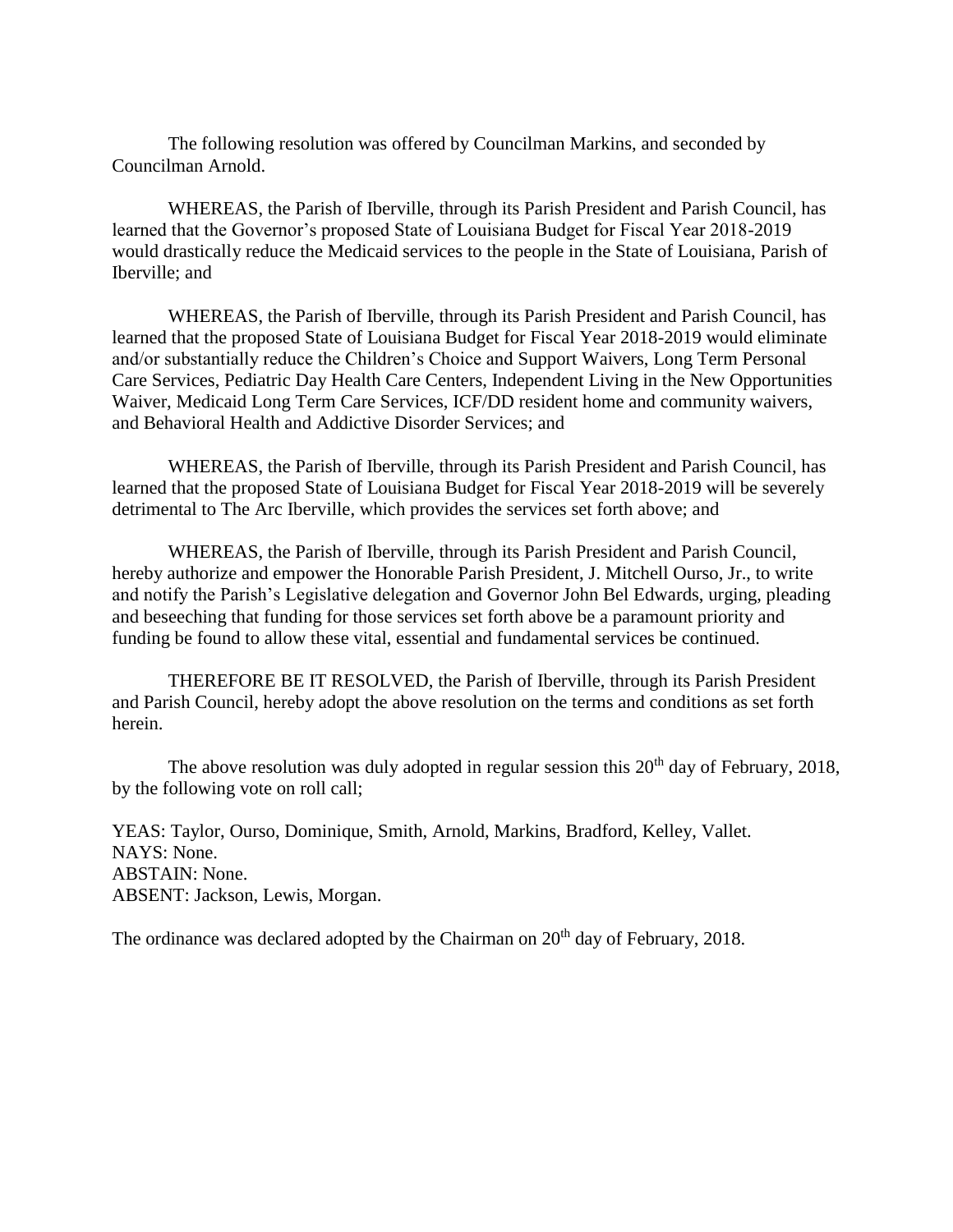#### **RESOLUTION IPC# 2018-002**

# **RESOLUTION APPROVING THE APPOINTMENT OF A DIRECTOR AND AN ALTERNATE DIRECTOR TO REPRESENT THE IBERVILLE PARISH NATURAL GAS SYSTEM, STATE OF LOUISIANA, ON THE BOARD OF DIRECTORS OF THE LOUISIANA MUNICIPAL NATURAL GAS PURCHASING AND DISTRIBUTION AUTHORITY AS PROVIDED BY CHAPTER 10-B OF TITLE 33 OF THE LOUISIANA REVISED STATUTES OF 1950**

The following resolution was offered by Councilman Markins, and seconded by Councilman Arnold.

WHEREAS, the IBERVILLE PARISH NATURAL GAS SYSTEM, State of Louisiana, has previously become a member of the Authority in accordance with the Act; and

WHEREAS, pursuant to Section 4546.2 of the Act, the governing authority of the IBERVILLE PARISH NATURAL GAS SYSTEM, State of Louisiana, desires to approve the appointment of Brian Berthelot to serve as a Director of the Authority and to approve the appointment of Randall Dunn to serve as an alternate Director to act in the absence of the director herein above named;

NOW, THEREFORE, BE IT RESOLVED, by the governing authority of the IBERVILLE PARISH NATURAL GAS SYSTEM, State of Louisiana, acting in such capacity:

Section 1. That, pursuant to the Act, the appointment of Brian Berthelot to serve as a Director of the Authority for a term of four (4) years from the date hereof is approved and that the appointment of Randall Dunn to serve as an alternate Director, for like term, to act in the absence of the director is approved.

Section 2. That this resolution shall take effect immediately.

The above resolution was duly adopted in regular session this  $20<sup>th</sup>$  day of February, 2018, by the following vote on roll call;

YEAS: Taylor, Ourso, Dominique, Smith, Arnold, Markins, Bradford, Kelley, Vallet. NAYS: None. ABSTAIN: None. ABSENT: Jackson, Lewis, Morgan.

The resolution was declared adopted by the Chairman on  $20<sup>th</sup>$  day of February, 2018.